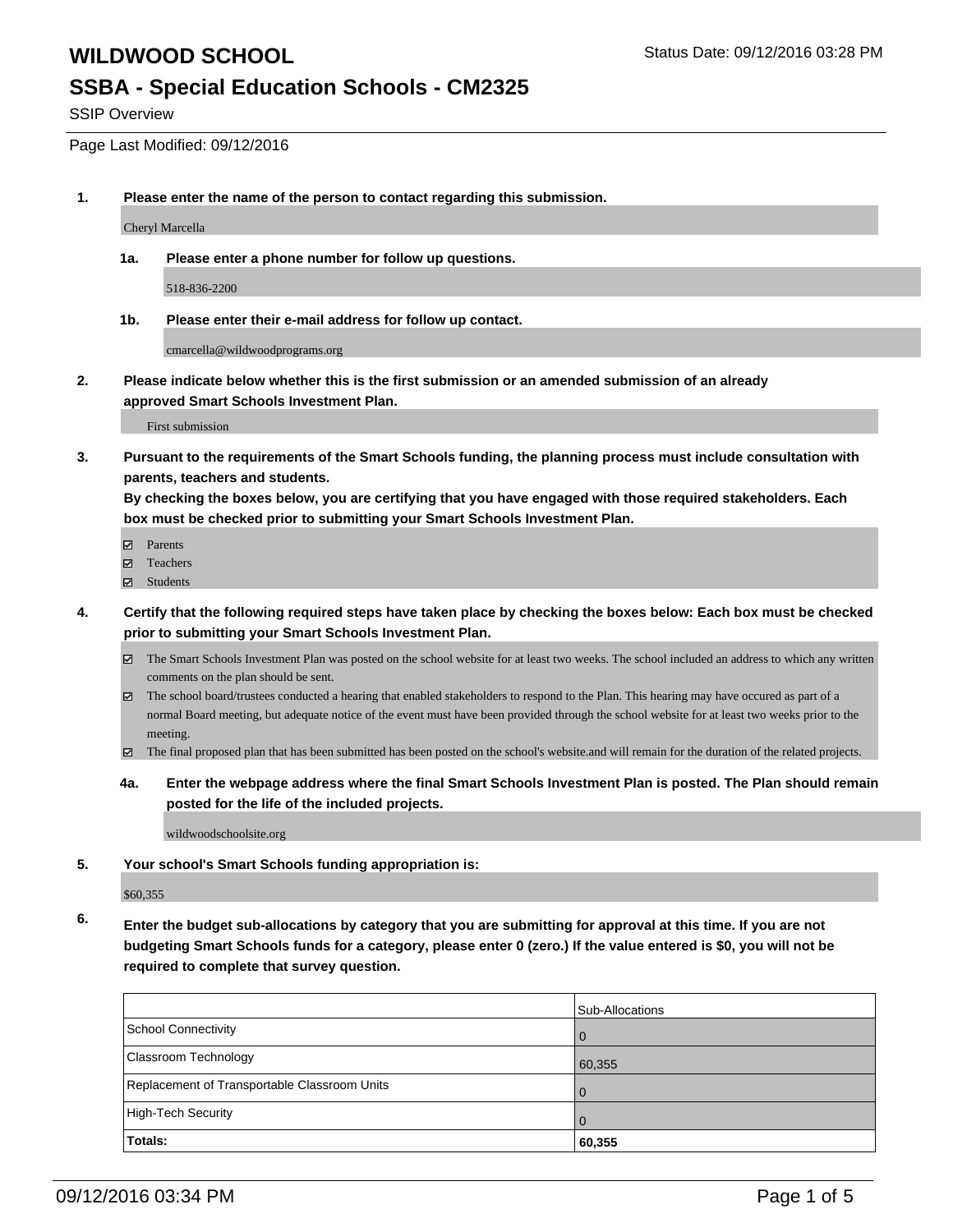School Connectivity

Page Last Modified: 09/12/2016

**1. Describe how you intend to use Smart Schools funds for high-speed broadband and/or wireless connectivity projects in school buildings.**

(No Response)

**2. Describe how the school plans to use digital connectivity and technology to improve teaching and learning.**

(No Response)

**3. Does your School Connectivity project require new construction or substantially altered space and result in capitalized cost in excess of \$100,000?**

(No Response)

**4. If you are submitting an allocation for School Connectivity complete this table.**

**Note that the calculated Total at the bottom of the table must equal the Total allocation for this category that you entered in the SSIP Overview overall budget.** 

|                                            | Sub-Allocation |
|--------------------------------------------|----------------|
| Network/Access Costs                       | (No Response)  |
| <b>Outside Plant Costs</b>                 | (No Response)  |
| School Internal Connections and Components | (No Response)  |
| Professional Services                      | (No Response)  |
| Testing                                    | (No Response)  |
| <b>Other Upfront Costs</b>                 | (No Response)  |
| <b>Other Costs</b>                         | (No Response)  |
| Totals:                                    | 0              |

**5. Please detail the type, quantity, per unit cost and total cost of the eligible items under each sub-category. This is especially important for any expenditures listed under the "Other" category. All expenditures must be eligible for tax-exempt financing to be reimbursed with Smart Schools funds. Sufficient detail must be provided so that we can verify this is the case. If you have any questions, please contact us directly through smartschools@nysed.gov. Add rows under each sub-category for additional items, as needed.**

| Select the allowable expenditure | Item to be purchased | l Quantitv    | Cost per Item | <b>Total Cost</b> |
|----------------------------------|----------------------|---------------|---------------|-------------------|
| type.                            |                      |               |               |                   |
| Repeat to add another item under |                      |               |               |                   |
| each type.                       |                      |               |               |                   |
| (No Response)                    | (No Response)        | (No Response) | (No Response) | (No Response)     |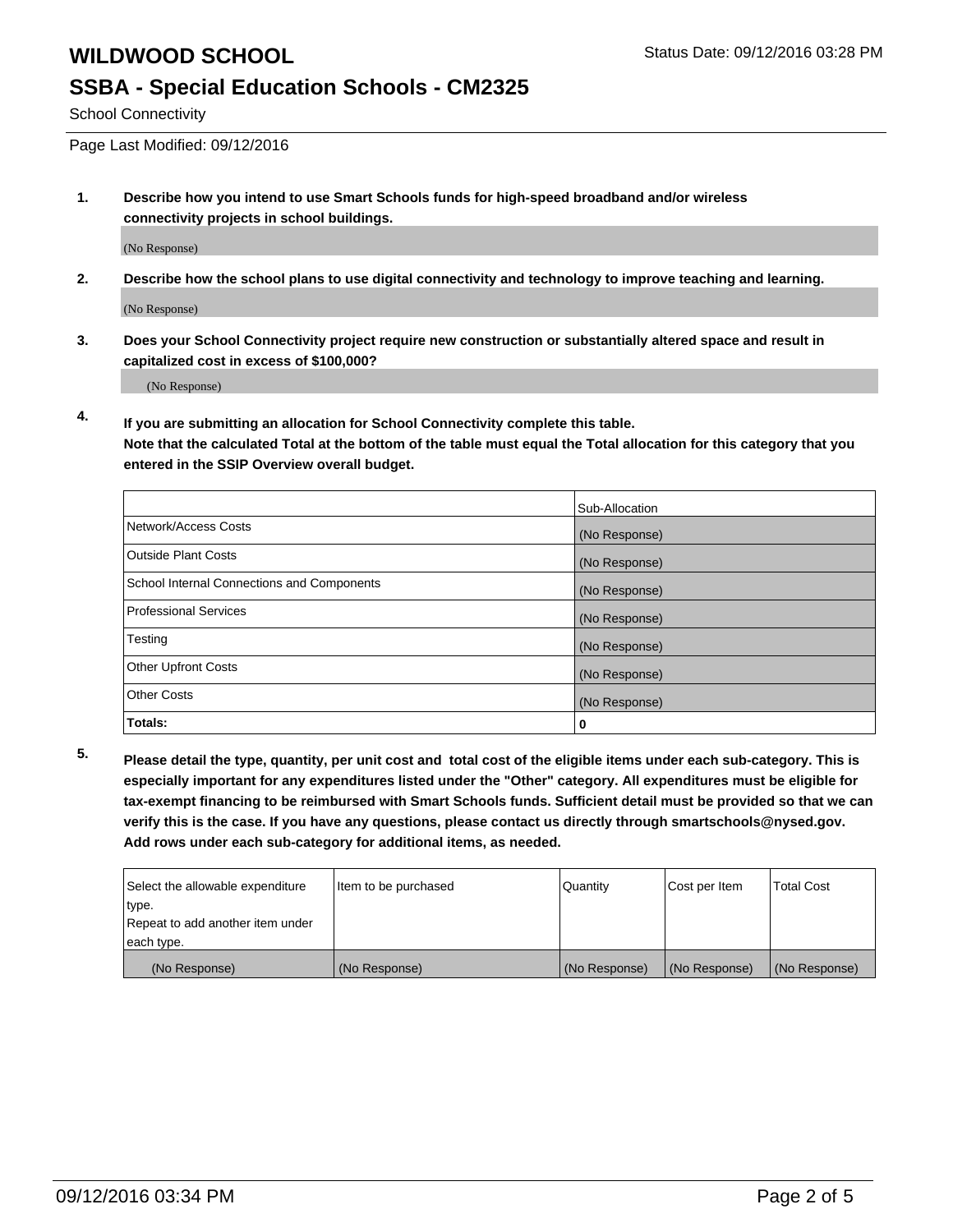# **SSBA - Special Education Schools - CM2325**

Classroom Learning Technology Equipment (Devices)

Page Last Modified: 09/12/2016

#### **1. Describe the devices you intend to purchase and their compatibility with existing or planned platforms or systems.**

Smart School Funds will be used to enhance teaching and learning on a sustainable basis through the installation of interactive whiteboards in individual classrooms. We will purchase 14 units of 65" Smartboard 4000 LCD Panel and 8 MacBook Air Laptop computers. The school currently uses Mac computers in the classrooms and labs and we also have Smartboard Interactive Whiteboards in several shared locations. The planned expenditures will seamlessly integrate with platforms and systems currently in place and make them available to all students and staff.

### **2. Describe how the proposed technology purchases will improve teaching and learning inside or outside of the classroom.**

For students with autism and other neurological impairments, which is our primary student population, the use of Smartboard Interactive Whiteboards increases attention to task, accuracy of response, social interaction and language development. Being able to manipulate items on a screen rather than a static worksheet is beneficial to our students who need multi sensory learning approaches. Having an interactive Smartboard in the classroom as a focal point also allows for the board to be used for environmental structure, visual supports and schedules. In addition, many of the curriculum solutions and software we use are all enhanced by the use of an interactive whiteboard and are optimized for such use. The ability to have a Smartboard Interactive Whiteboard in each classroom will: enhance differentiated instruction and enhance learning beyond the classroom; ensure equal access with these improved educational services and learning opportunities for all of our students; leverage technology to provide additional technology related learning opportunities for our students; promote a framework that recognizes the strengths, needs and skills of diverse learners; and advance Wildwood School's short and long term educational goals. The laptops are used to run the curriculum software to teach on the Interactive Whiteboards and will be afixed to the boards for shared use. We are purchasing 8 with this grant but we will purchase 6 more from our school funds so every whiteboard has a laptop afixed for use.

**3. To ensure the sustainability of technology purchases made with Smart Schools funds, schools must have a plan to maintain and support technology purchases reimbursed with Smart Schools funds. This sustainability plan should support recurring costs of use that are ineligible for Smart Schools funding such as device maintenance, technical support, Internet and wireless fees, maintenance of hotspots, staff professional development, building maintenance and the replacement of incidental items.**

By checking this box, you certify that the school has a sustainability plan as described above.

**4. Schools must ensure that devices purchased with Smart Schools funds will be distributed, prepared for use, maintained and supported appropriately. Schools must maintain detailed device inventories in accordance with generally accepted accounting principles.**

By checking this box, you certify that the school has a distribution and inventory management plan and system in place.

**5. If you are submitting an allocation for Classroom Educational Technology, complete this table. Note that the calculated Total at the bottom of the table must equal the Total allocation for this category that you entered in the SSIP Overview overall budget.**

|                          | Sub-Allocation |
|--------------------------|----------------|
| Interactive Whiteboards  | 53,155         |
| <b>Computer Servers</b>  | (No Response)  |
| <b>Desktop Computers</b> | (No Response)  |
| <b>Laptop Computers</b>  | 7,200          |
| Tablet Computers         | (No Response)  |
| Other Costs              | (No Response)  |
| Totals:                  | 60,355         |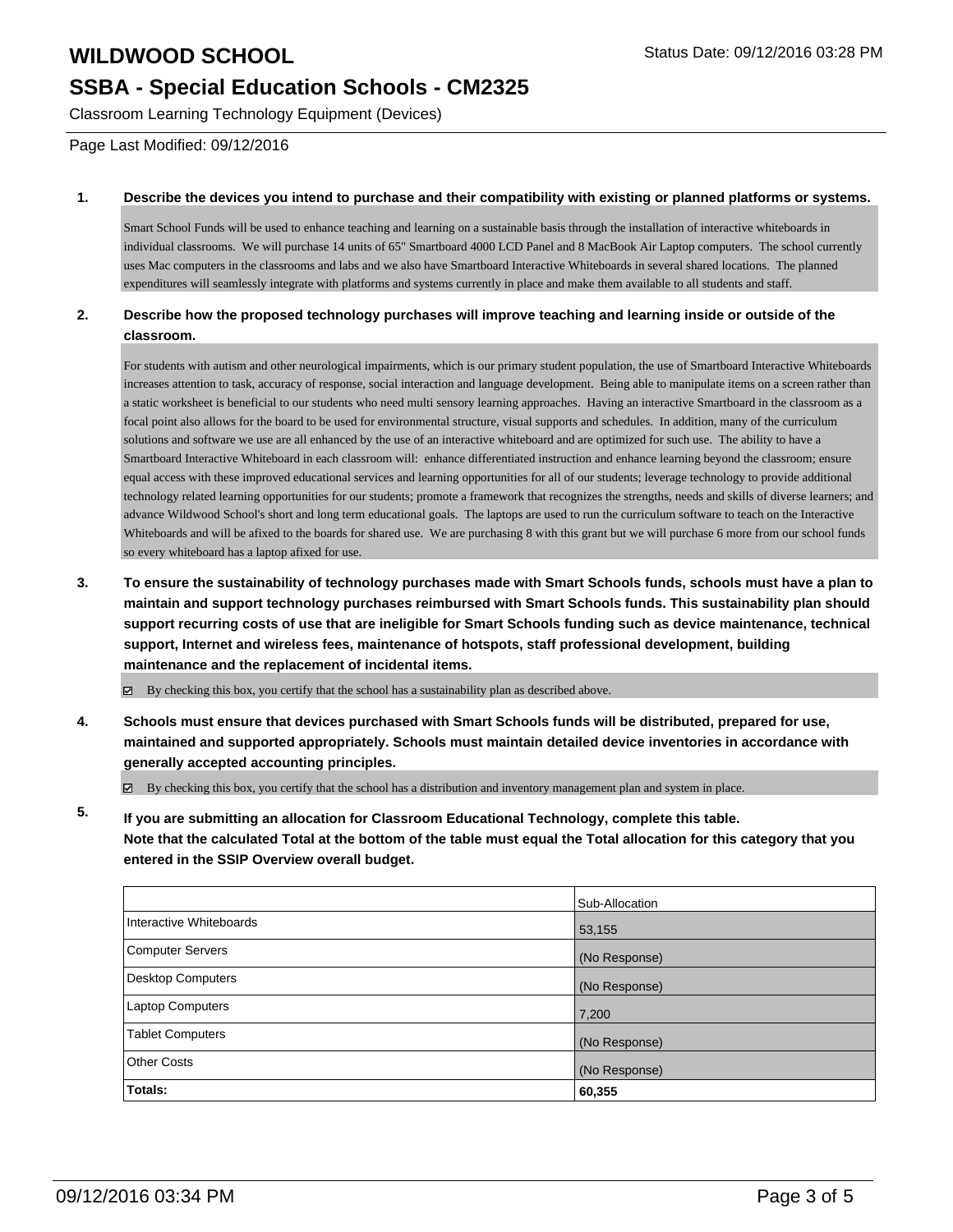# **SSBA - Special Education Schools - CM2325**

Classroom Learning Technology Equipment (Devices)

Page Last Modified: 09/12/2016

**6. Please detail the type, quantity, per unit cost and total cost of the eligible items under each sub-category. This is especially important for any expenditures listed under the "Other" category. All expenditures must be capital bond eligible to be reimbursed with Smart Schools funds. If you have any questions, please contact us directly through smartschools@nysed.gov.**

**Add rows under each sub-category for additional items, as needed.**

| Select the allowable expenditure | Item to be purchased     | Quantity      | Cost per Item | <b>Total Cost</b> |
|----------------------------------|--------------------------|---------------|---------------|-------------------|
| type.                            |                          |               |               |                   |
| Repeat to add another item under |                          |               |               |                   |
| each type.                       |                          |               |               |                   |
| Interactive Whiteboards          | Smartboard4000 LCD Panel | 14            | 3,796         | 53,155            |
| <b>Laptop Computers</b>          | Mac Book Air             | 8             | 900           | 7,200             |
| <b>Other Costs</b>               | (No Response)            | (No Response) | (No Response) | (No Response)     |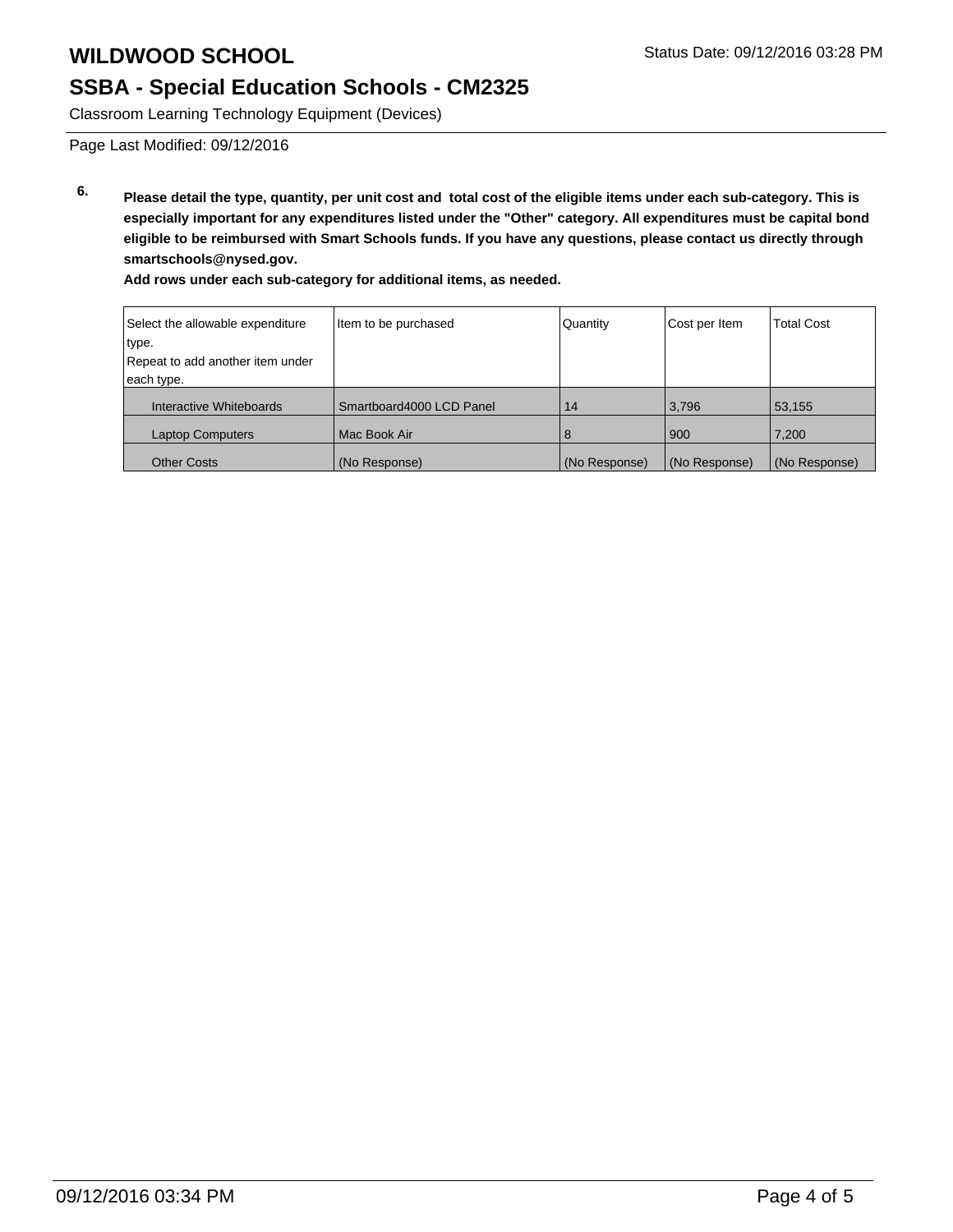### **SSBA - Special Education Schools - CM2325**

Replace/Modernize Transportable Classrooms

Page Last Modified: 09/12/2016

**1. Describe the school's plan to construct, enhance or modernize education facilities to provide high-quality instructional space by replacing transportable classrooms.**

(No Response)

**2. Does your Classroom Trailer project require new construction or substantially altered space and result in capitalized cost in excess of \$100,000?**

(No Response)

**3. If you have made an allocation for Replace Transportable Classrooms, complete this table. Note that the calculated Total at the bottom of the table must equal the Total allocation for this category that you entered in the SSIP Overview overall budget.**

|                                                | Sub-Allocation |
|------------------------------------------------|----------------|
| <b>Construct New Instructional Space</b>       | (No Response)  |
| Enhance/Modernize Existing Instructional Space | (No Response)  |
| <b>Other Costs</b>                             | (No Response)  |
| <b>Totals:</b>                                 |                |

**4. Please detail the type, quantity, per unit cost and total cost of the eligible items under each sub-category. This is especially important for any expenditures listed under the "Other" category. All expenditures must be capital bond eligible to be reimbursed with Smart Schools funds. If you have any questions, please contact us directly through smartschools@nysed.gov.**

**Add rows under each sub-category for additional items, as needed.**

| Select the allowable expenditure | litem to be purchased | Quantity      | Cost per Item | <b>Total Cost</b> |
|----------------------------------|-----------------------|---------------|---------------|-------------------|
| ∣type.                           |                       |               |               |                   |
| Repeat to add another item under |                       |               |               |                   |
| each type.                       |                       |               |               |                   |
| (No Response)                    | (No Response)         | (No Response) | (No Response) | (No Response)     |